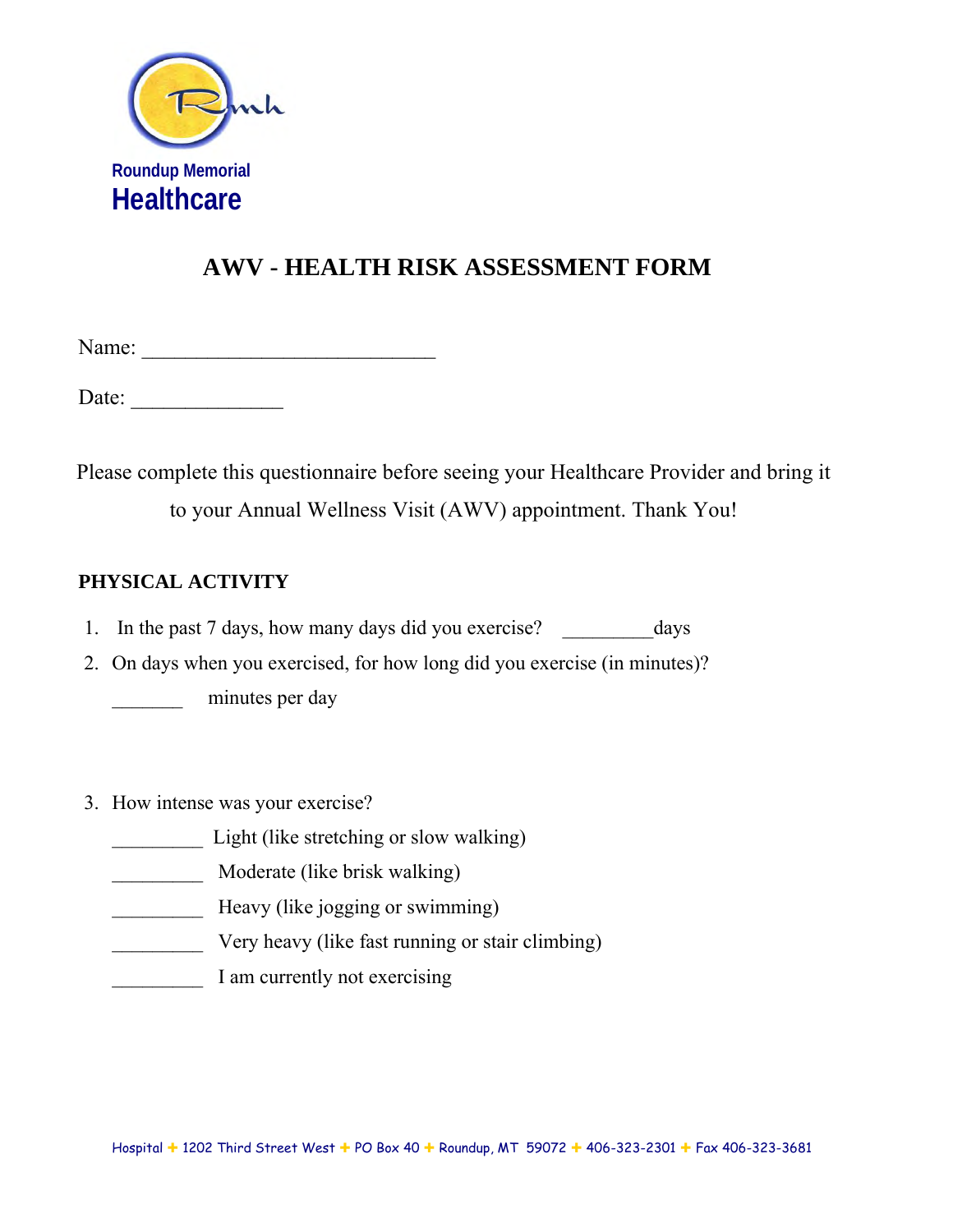#### **TOBACCO USE**

| 1. In the last 30 days, have you used tobacco?                                          |  |  |  |  |  |  |  |  |
|-----------------------------------------------------------------------------------------|--|--|--|--|--|--|--|--|
| Smoked: Yes<br>N <sub>0</sub>                                                           |  |  |  |  |  |  |  |  |
| Used a smokeless tobacco product:<br>N <sub>0</sub>                                     |  |  |  |  |  |  |  |  |
| If Yes-to either, would you be interested in quitting tobacco use within the next month |  |  |  |  |  |  |  |  |
| No Nesta No                                                                             |  |  |  |  |  |  |  |  |
| How many years have you smoked (Number of Years)                                        |  |  |  |  |  |  |  |  |
|                                                                                         |  |  |  |  |  |  |  |  |

#### **ALCOHOL USE**

- 1. In the past **4 weeks,** how many drinks of wine, beer, or other alcoholic beverages did you have?
	- 10 or more drinks per week
	- <sup>6-9</sup> drinks per week
	- \_\_\_\_\_\_\_\_ 2-5 drinks per week
	- \_\_\_\_\_\_\_\_ One, drink or less per week
	- No alcohol at all
- 2. Do you ever drive after drinking, or ride with a driver who has been drinking?

\_\_\_\_\_\_\_ Yes \_\_\_\_\_\_\_ No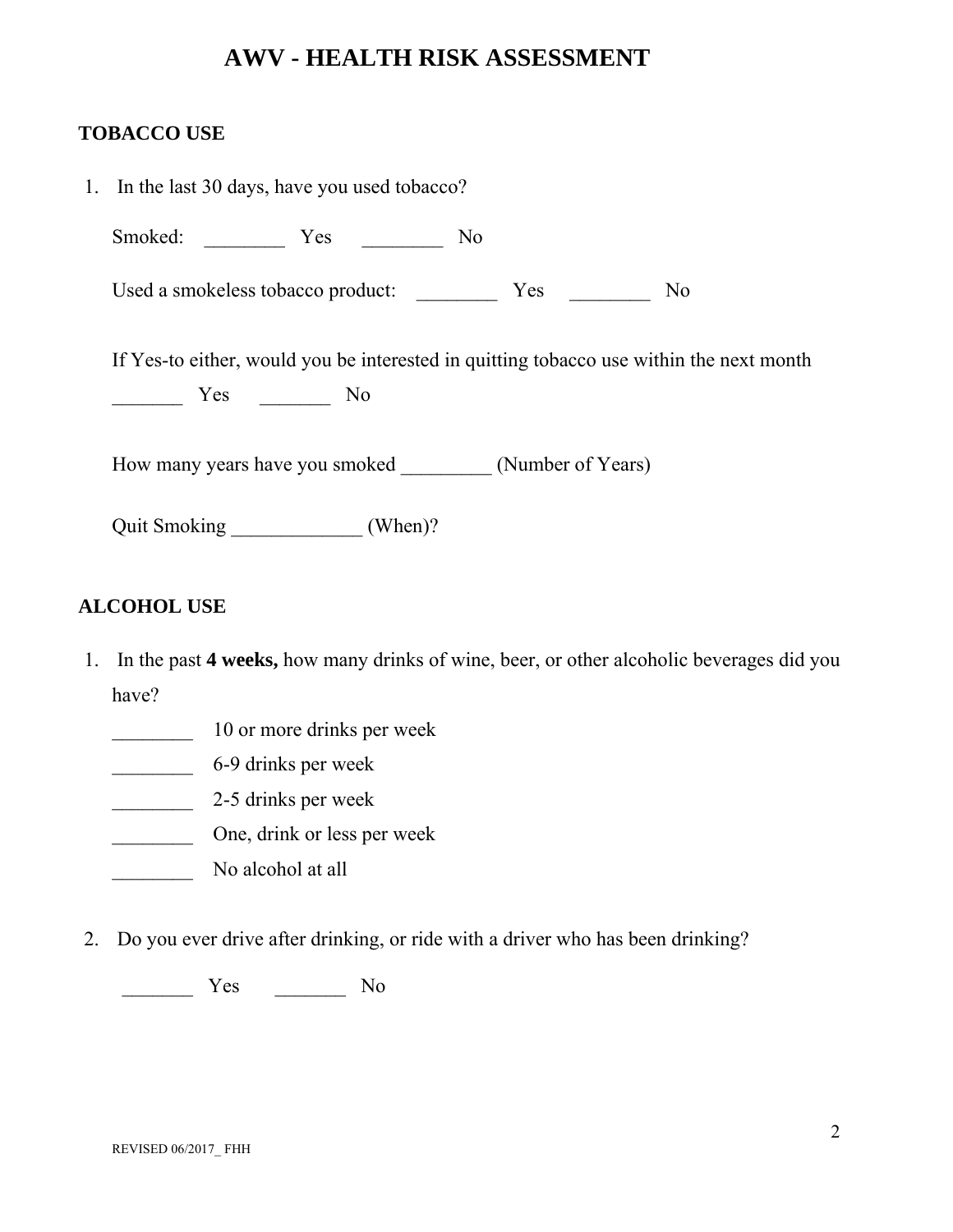#### **NUTRITION**

- 1. In the past 7 days, how many servings of fruits and vegetables did you typically eat each day? (1 serving  $=1$  cup of fresh vegetable,  $\frac{1}{2}$  cup of cooked vegetables, 1 medium piece of fruit, 1 cup=size of a baseball.) servings per day
- 2. In the past 7 days, how many servings of high fiber or whole grain foods did you typically eat each day? (1 serving =1 slice of 100% of whole wheat bread, 1 cup of whole-grain or high-fiber ready-to-eat cereal, ½ cup of cooked cereal such as oatmeal, or ½ cup of cooked brown rice or whole wheat pasta. \_\_\_\_\_\_\_\_\_\_\_ (servings per day)
- 3. In the past 7 days, how many servings of fried or high-fat foods did you typically eat each day? (Examples: fried chicken, fried fish, bacon, French fries, potato chips, doughnuts, and foods made with whole milk, cream, cheese or mayonnaise).

\_\_\_\_\_\_\_\_\_\_\_\_ (servings per day)

4. In the past 7 days, how many sugar-sweetened (not diet) beverages did you typically consume each day? <br> (sugar-sweetened beverages consumed per day)

#### **VEHICLE USE**

- 1. Do you always fasten your seat belt when you are in a car? Yes No
- 2. Are you having difficulties driving your car? Yes, often

\_\_\_\_\_\_\_\_\_\_\_ Sometimes

\_\_\_\_\_\_\_\_\_\_\_ No

\_\_\_\_\_\_\_\_\_\_\_ I don't drive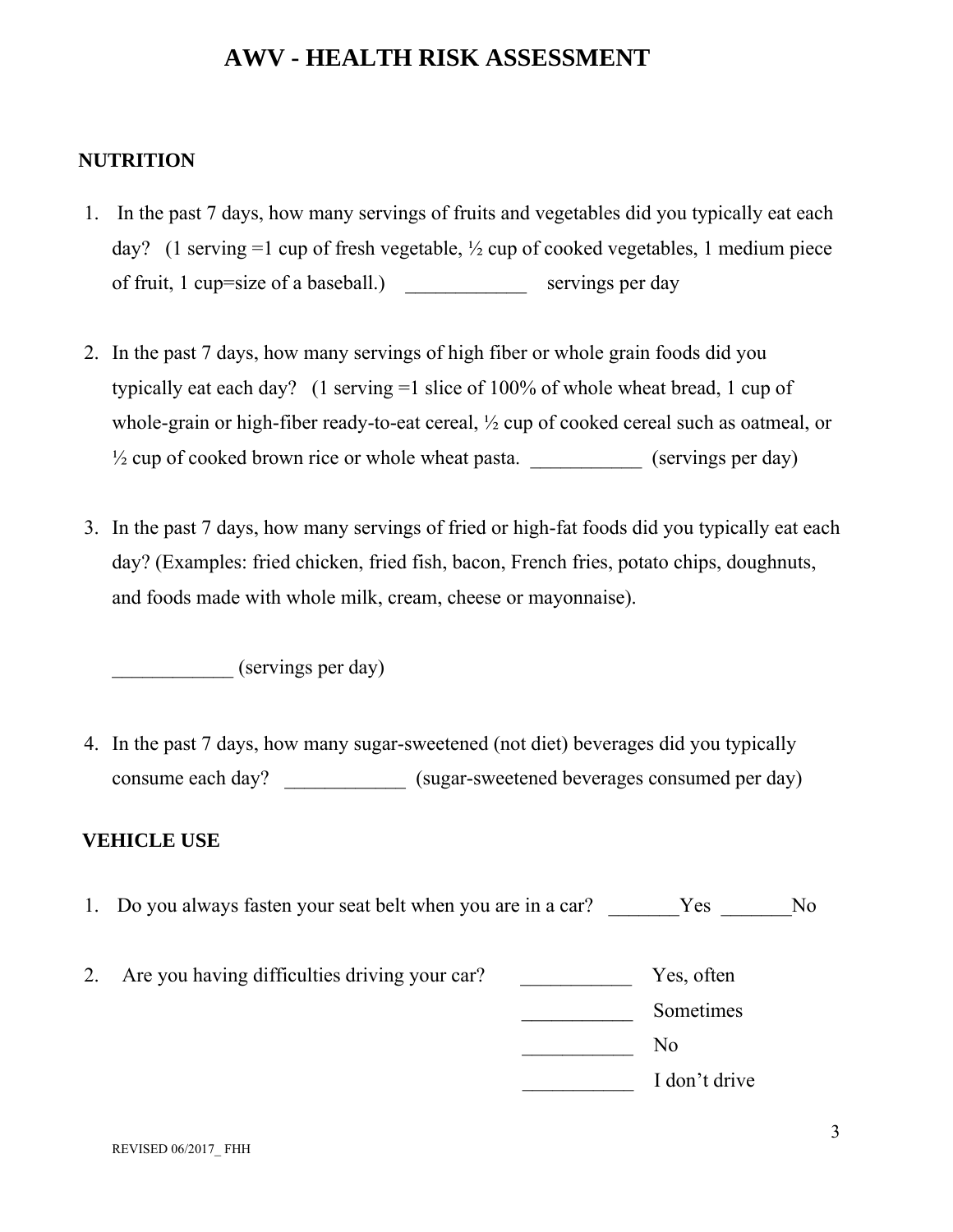#### **DEPRESSION**

- 1. In the past **2 weeks**, how often have you felt down, depressed or hopeless?
	- \_\_\_\_\_\_\_\_ Almost all of the time
	- \_\_\_\_\_\_\_\_ Most of the time
	- Some of the time
	- \_\_\_\_\_\_\_\_ Almost never
- 2. In the past **2 weeks,** how often have you felt little interest or pleasure in doing things?
	- \_\_\_\_\_\_\_\_ Almost all of the time
	- \_\_\_\_\_\_\_\_ Most of the time
	- Some of the time
	- \_\_\_\_\_\_\_\_ Almost never
- 3. Have your feelings caused you distress or interfered with your ability to get along socially with family or friends? The Moscovich Moscovich Moscovich Moscovich No

#### **ANXIETY**

- 1. In the past **2 weeks,** how often have you felt nervous, anxious or on edge
	- **Almost all of the time**
	- \_\_\_\_\_\_\_\_ Most of the time
	- Some of the time
	- \_\_\_\_\_\_\_\_ Almost never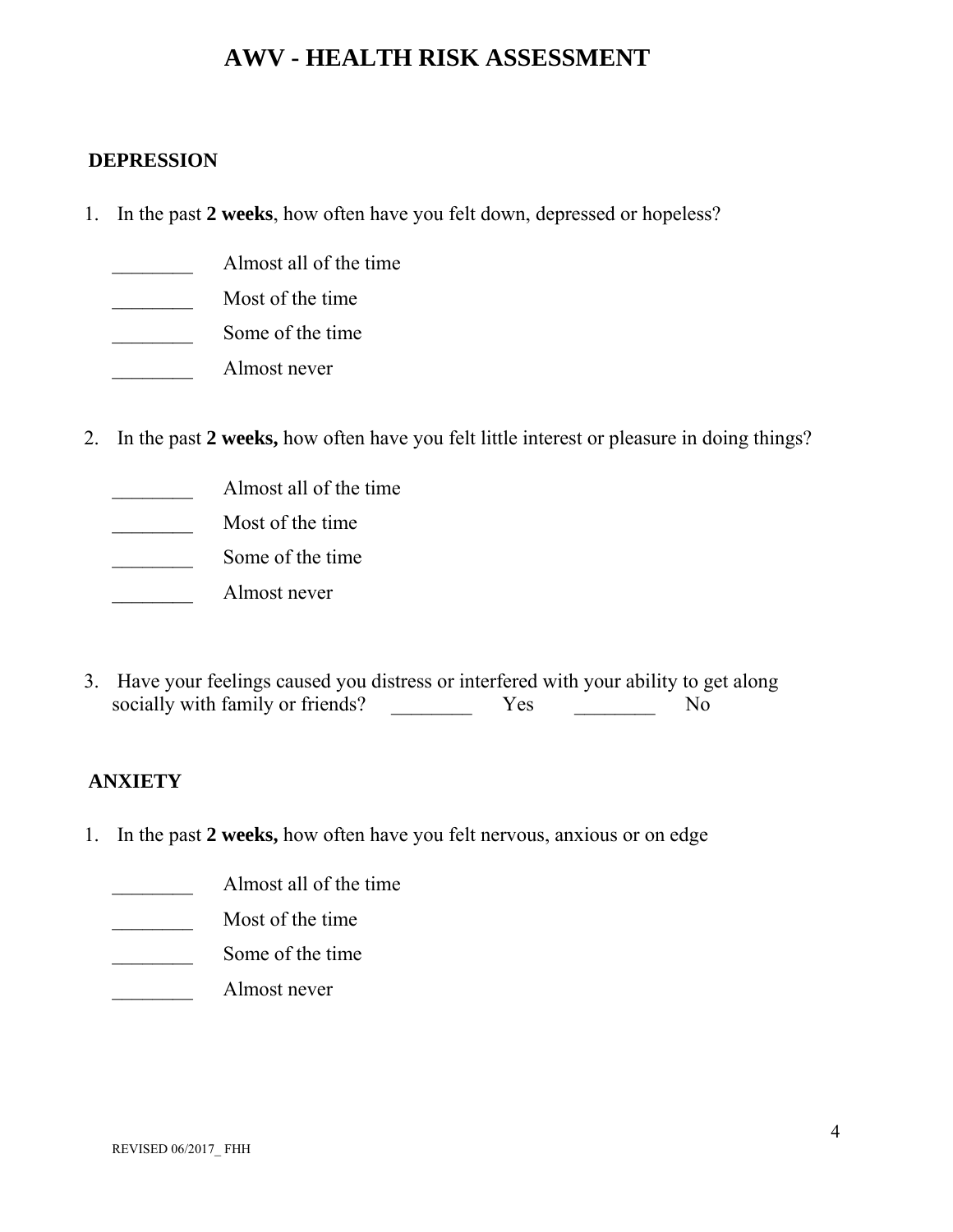2. In the past **2 weeks**, how often were you not able to stop worrying or control worrying?

- \_\_\_\_\_\_\_\_ Almost all of the time
- \_\_\_\_\_\_\_\_ Most of the time
- Some of the time
- \_\_\_\_\_\_\_\_ Almost never
- 1. How often do you have trouble taking medicines the way you have been told to take them?
	- I do not have to take medicine.
	- \_\_\_\_\_\_\_\_ I always take them as prescribed.
	- Sometimes I take them as prescribed.
	- **I** seldom take them as prescribed

#### **FALLS**

- 1. Have you fallen two or more times in the past year? \_\_\_\_\_\_\_\_\_\_ Yes \_\_\_\_\_\_\_\_ No
- 2. Are you afraid of falling? \_\_\_\_\_\_\_\_\_\_\_ Yes \_\_\_\_\_\_\_\_\_ No

#### **SLEEP**

- 1. Each night, how many hours of sleep do you usually get? hours
- 2. Do you snore or has anyone told you that you snore? The Yes No
- 3. In the past 7 days, how often have you felt sleepy during the daytime?
	- Always
	- \_\_\_\_\_\_\_\_ Usually
	- \_\_\_\_\_\_\_\_ Sometimes
	- **Example 1** Rarely
	- \_\_\_\_\_\_\_\_ Never